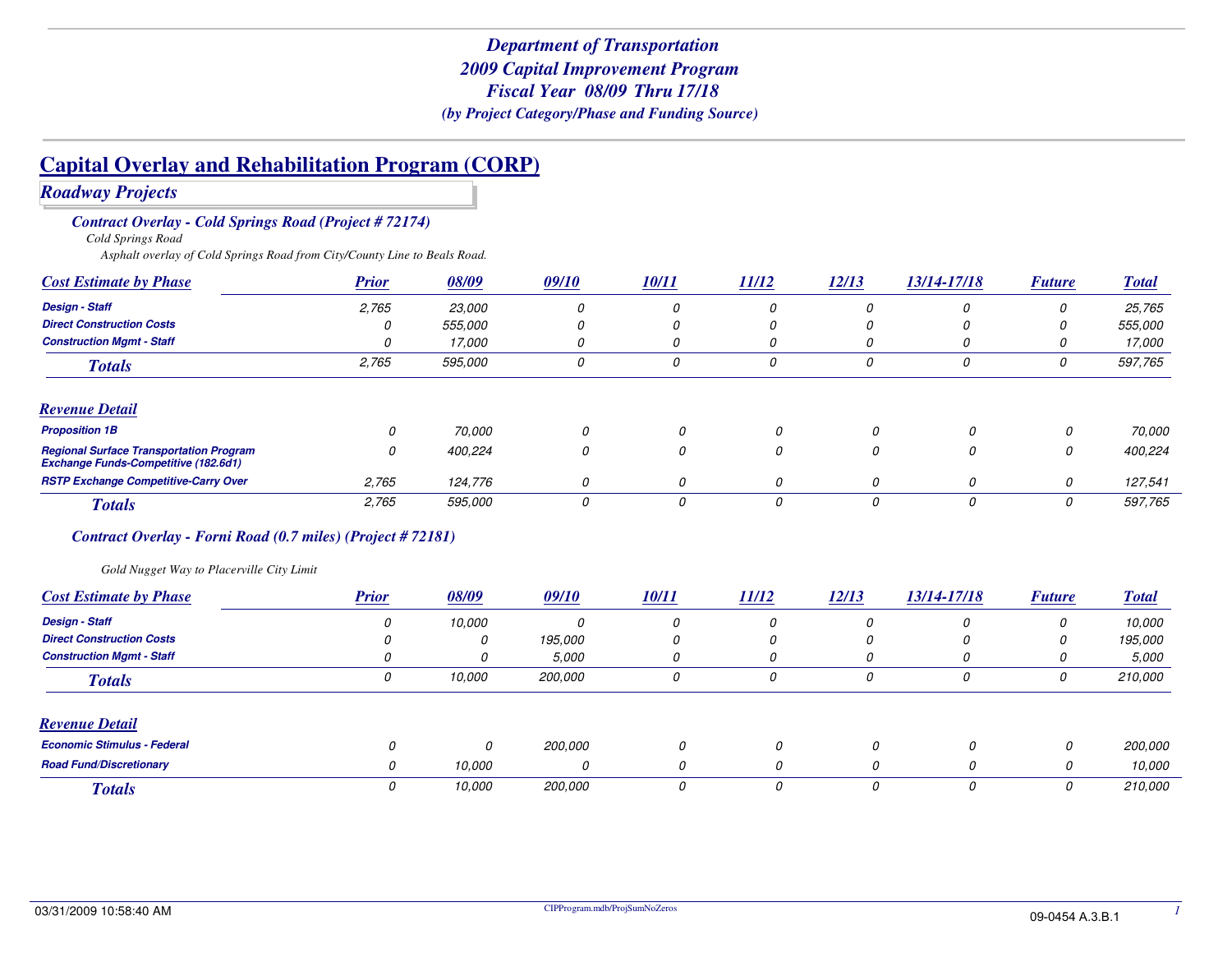*Roadway Projects*

*Contract Overlay - Lotus Road (6.66 miles) (Project # 72177)*

*Contract overlay on Lotus Road from Wunschel Lane to Highway 49*

| <b>Cost Estimate by Phase</b>      | <b>Prior</b> | 08/09  | 09/10         | <u>10/11</u> | 11/12 | 12/13 | 13/14-17/18 | <b>Future</b> | <b>Total</b>   |
|------------------------------------|--------------|--------|---------------|--------------|-------|-------|-------------|---------------|----------------|
| <b>Design - Staff</b>              |              | 25,000 |               | 0            | 0     | 0     | O           |               | <i>25.000</i>  |
| <b>Direct Construction Costs</b>   |              | 0      | 1.025.000     | 0            | 0     | 0     |             | 0             | 1,025,000      |
| <b>Construction Mgmt - Staff</b>   |              | U      | <i>50.000</i> | 0            | 0     | 0     |             |               | <i>50.000</i>  |
| <b>Totals</b>                      |              | 25,000 | 1,075,000     | 0            | 0     | 0     | 0           | 0             | 1,100,000      |
| <b>Revenue Detail</b>              |              |        |               |              |       |       |             |               |                |
| <b>Economic Stimulus - Federal</b> |              |        | 900,000       | 0            | 0     | 0     | 0           | 0             | 900,000        |
| <b>Road Fund/Discretionary</b>     | O            | 25,000 | 175,000       | 0            | 0     | 0     | 0           | 0             | <i>200.000</i> |
| <b>Totals</b>                      |              | 25,000 | 1,075,000     | υ            | 0     |       | 0           | 0             | 1,100,000      |

#### *Contract Overlay - Malcolm Dixon Road (2.04 miles) (Project # 72180)*

*Malcolm Dixon Road from Salmon Falls Road to Green Valley Road*

| <b>Cost Estimate by Phase</b>      | <b>Prior</b> | 08/09         | 09/10          | 10/11 | 11/12 | 12/13 | 13/14-17/18 | <b>Future</b> | <b>Total</b>  |
|------------------------------------|--------------|---------------|----------------|-------|-------|-------|-------------|---------------|---------------|
| <b>Design - Staff</b>              | 0            | <i>20,000</i> | O              | 0     | 0     | 0     | 0           | 0             | <i>20.000</i> |
| <b>Direct Construction Costs</b>   |              | 0             | <i>395.000</i> | 0     | 0     | 0     | O           | 0             | 395,000       |
| <b>Construction Mgmt - Staff</b>   |              | 0             | 5,000          | 0     |       | U     |             |               | 5,000         |
| <b>Totals</b>                      | 0            | <i>20,000</i> | 400,000        | 0     |       | 0     | 0           | 0             | 420,000       |
| <b>Revenue Detail</b>              |              |               |                |       |       |       |             |               |               |
| <b>Economic Stimulus - Federal</b> |              | 0             | 400,000        | 0     | 0     |       | 0           | 0             | 400.000       |
| <b>Road Fund/Discretionary</b>     | 0            | <i>20.000</i> | <sup>0</sup>   | 0     | 0     |       | 0           | 0             | <i>20.000</i> |
| <b>Totals</b>                      |              | 20,000        | 400,000        | 0     | 0     |       | 0           | 0             | 420,000       |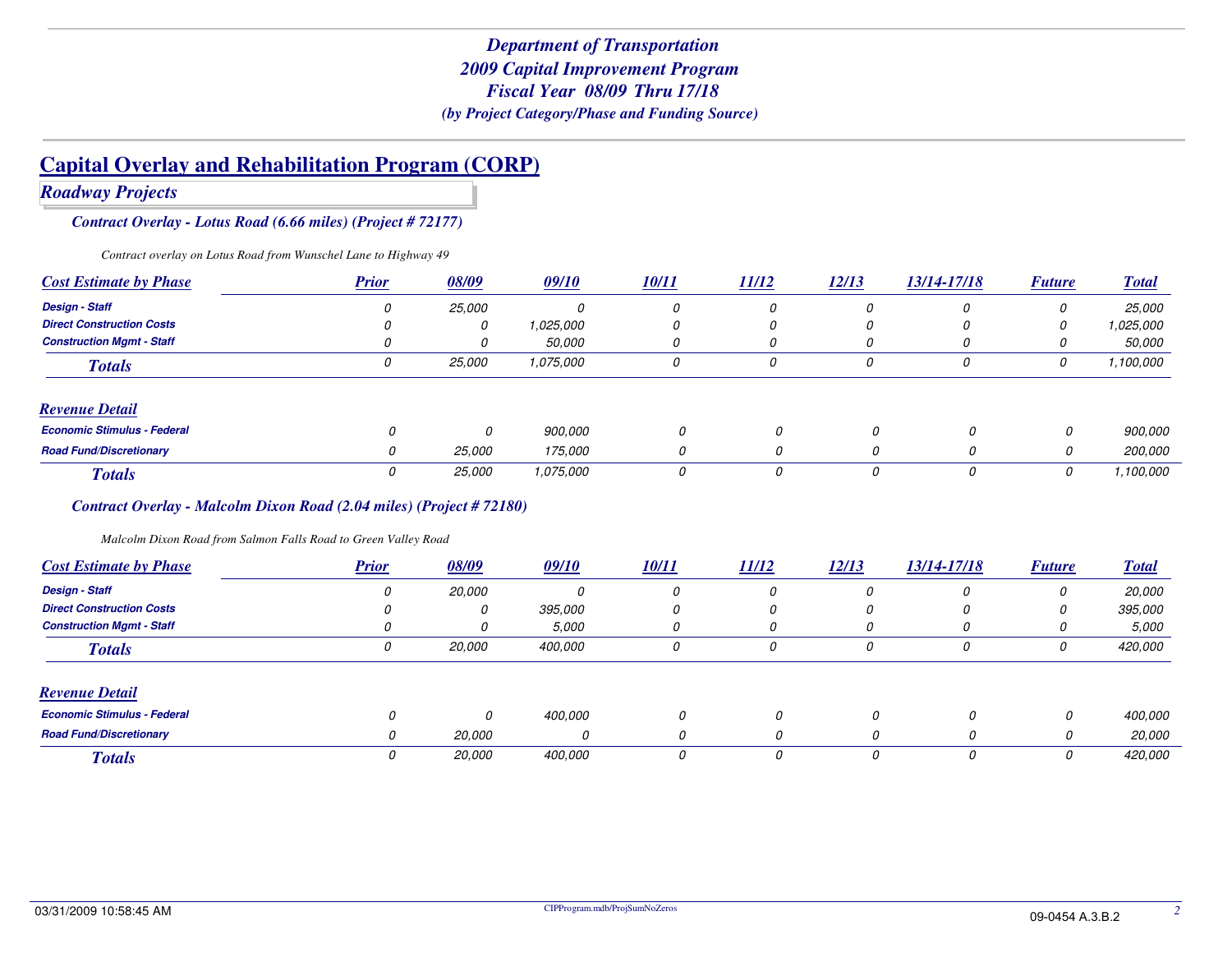*Roadway Projects*

*Contract Overlay - Pioneer Trail (2.02 Miles) (Project # 72164)*

*Pioneer Trail, South Lake Tahoe*

 *Asphalt concrete overlay for portions of Pioneer Trail. Overlay Base failure repairs and related preparation work in advance of overlay placement are performed under the DOT road maintenance budget and are not included in the costs below.*

| <b>Cost Estimate by Phase</b>                                            | <b>Prior</b> | 08/09 | 09/10          | <u>10/11</u> | 11/12 | 12/13 | 13/14-17/18 | <b>Future</b> | <b>Total</b>   |
|--------------------------------------------------------------------------|--------------|-------|----------------|--------------|-------|-------|-------------|---------------|----------------|
| <b>Design - Staff</b>                                                    |              | U     | 5.000          | 0            | 0     | 0     |             |               | <i>5.000</i>   |
| <b>Direct Construction Costs</b>                                         |              |       | <i>340.000</i> |              | U     | 0     |             |               | 340,000        |
| <b>Construction Mgmt - Staff</b>                                         |              |       | 5,000          | 0            | U     | U     |             |               | <i>5.000</i>   |
| <b>Totals</b>                                                            |              | υ     | <i>350,000</i> | 0            | 0     | 0     | 0           | U             | <i>350,000</i> |
| <b>Revenue Detail</b>                                                    |              |       |                |              |       |       |             |               |                |
| <b>General Fund Contribution in Lieu of Motor Veh</b><br><b>Lic Fees</b> |              |       | <i>350,000</i> | 0            | 0     |       | 0           | 0             | <i>350.000</i> |
| <b>Totals</b>                                                            |              |       | <i>350,000</i> |              | 0     |       |             | 0             | <i>350.000</i> |

#### *Contract Overlay - Pony Express Trail (2.25 Miles) (Project # 72166)*

*Pony Express Trail, Pollock Pines*

*Asphalt concrete overlay for portions of Pony Express Trail from Ridgeway to Crystal Springs.*

| <b>Cost Estimate by Phase</b>                        | <b>Prior</b> | 08/09         | 09/10     | 10/11 | 11/12 | 12/13 | 13/14-17/18 | <b>Future</b> | <b>Total</b>  |
|------------------------------------------------------|--------------|---------------|-----------|-------|-------|-------|-------------|---------------|---------------|
| <b>Design - Staff</b>                                | 0            | <i>20.000</i> | 0         | 0     | 0     | 0     | 0           | 0             | <i>20.000</i> |
| <b>Direct Construction Costs</b>                     |              | 0             | 395,000   | 0     | 0     | 0     | 0           | $\Omega$      | 395,000       |
| <b>Construction Mgmt - Staff</b>                     |              | 0             | 5.000     | 0     | 0     | 0     | 0           | U             | 5,000         |
| <b>Totals</b>                                        | 0            | 20,000        | 400,000   | 0     | 0     | 0     | 0           | 0             | 420,000       |
| <b>Revenue Detail</b>                                |              |               |           |       |       |       |             |               |               |
| <b>Economic Stimulus - Federal</b>                   | 0            | 0             | 400.000   | 0     | 0     | 0     | 0           | 0             | 400.000       |
| <b>Road Fund/Discretionary</b>                       | 0            | 20,000        |           | 0     | 0     | 0     | 0           | 0             | <i>20.000</i> |
| <b>Totals</b>                                        | 0            | 20,000        | 400,000   | 0     | 0     | 0     | 0           | 0             | 420,000       |
|                                                      |              |               |           |       |       |       |             |               |               |
| <b>Total</b><br><b>Rehabilitation/Reconstruction</b> | 2,765        | 670,000       | 2,425,000 | 0     | 0     | 0     | 0           | 0             | 3,097,765     |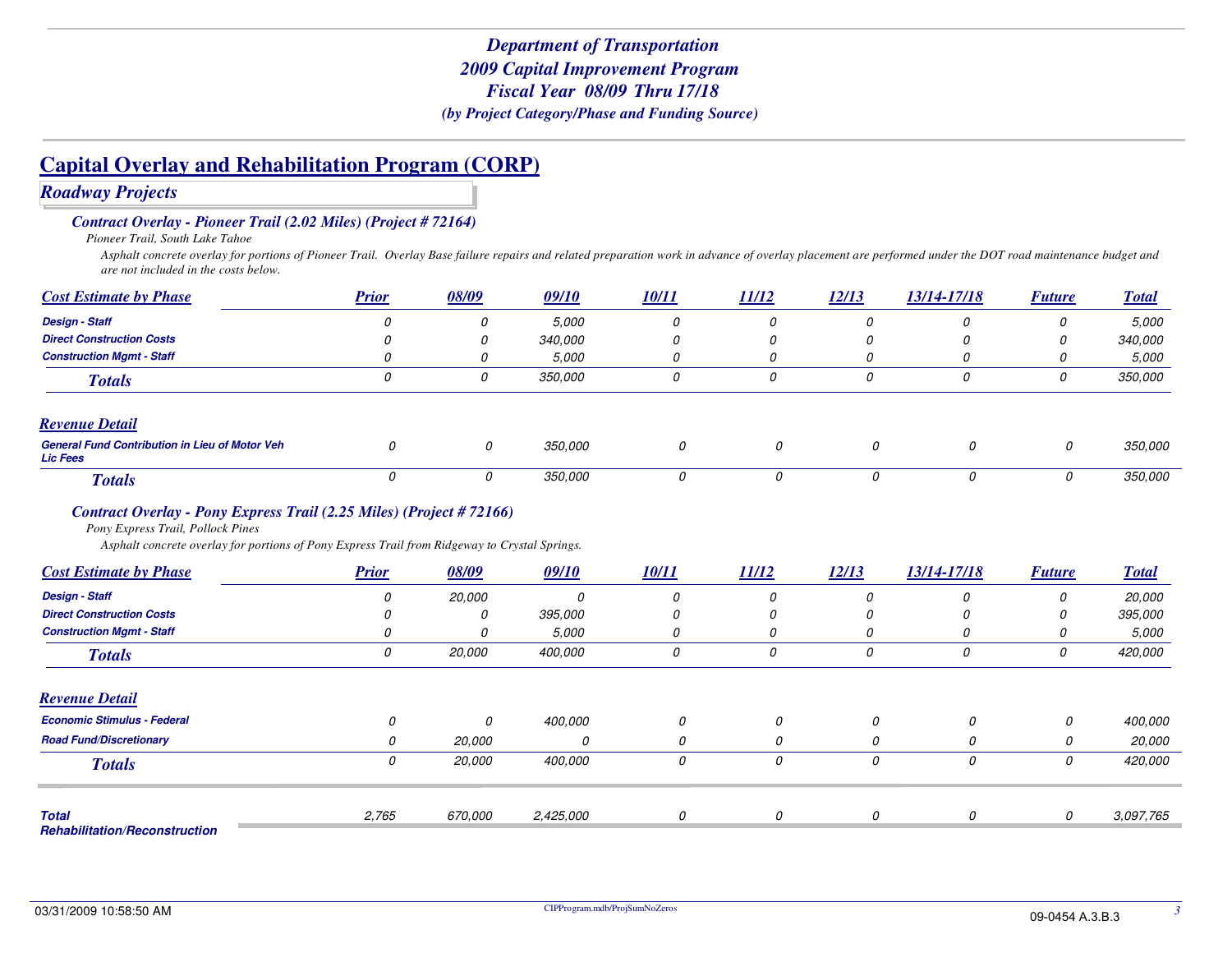| <b>Cost Estimate by Phase Summary</b> |       |                |           |              |       |       |             |               |              |
|---------------------------------------|-------|----------------|-----------|--------------|-------|-------|-------------|---------------|--------------|
|                                       | Prior | 08/09          | 09/10     | <i>10/11</i> | 11/12 | 12/13 | 13/14-17/18 | <b>Future</b> | <b>Total</b> |
| <b>Construction Mgmt - Staff</b>      |       | 17,000         | 70,000    |              |       |       |             |               | 87,000       |
| <b>Design - Staff</b>                 | 2,765 | 98,000         | 5,000     |              |       |       |             |               | 105,765      |
| <b>Direct Construction Costs</b>      |       | <i>555.000</i> | 2,350,000 |              |       |       |             |               | 2,905,000    |
| <b>Totals</b>                         | 2,765 | 670,000        | 2,425,000 |              |       |       |             |               | 3,097,765    |